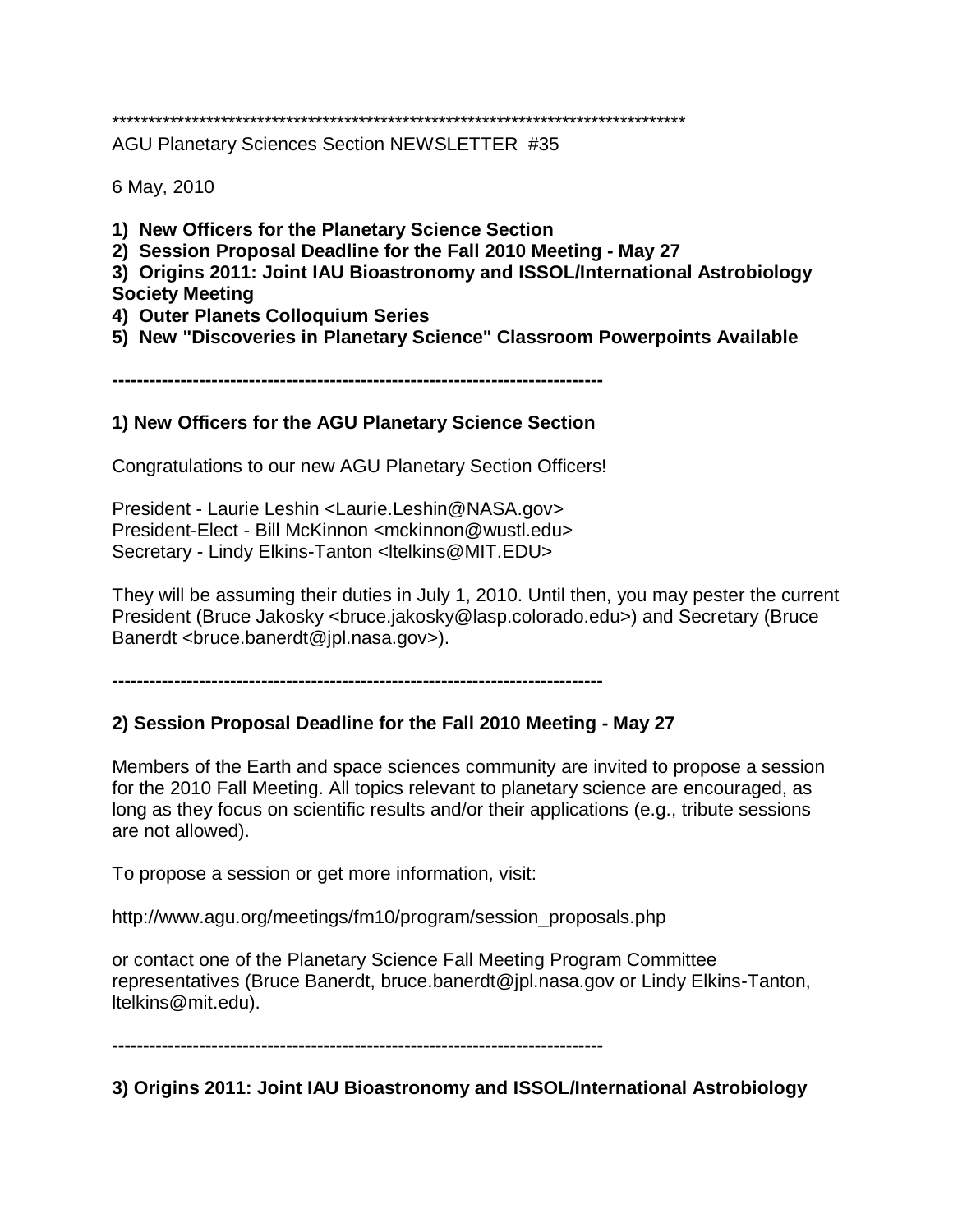### **Society Meeting**

**Origins 2011**, the first joint conference of Bioastronomy (IAU Commission 51) and ISSOL: The International Astrobiology Society, in Montpellier, France, July 3-8, 2011.

For the first time the triennial international conferences sponsored by IAU Commission 51 (Bioastronomy) and by the International Society for the Study of the Origin of Life - The International Astrobiology Society will be held as a joint meeting. The goal of this conference is to bring together scientists from all over the world to share their newest results and insights into the wide field of astrobiology, including the origin and evolution of life and its occurrence in the Universe. This meeting will integrate the relevant interests and techniques of **astronomy/astrophysics, planetary science, geology, chemistry, biology** and also **history of sciences**. Topics will cover the whole range from the evolution of organic molecules in space, to the study of our Solar System and extrasolar planetary systems, up to the origin and evolution of living systems. Attendance by young scientists is encouraged, and it is expected that some travel support will be available.

For more details, please visit:<http://www.origins2011.univ-montp2.fr/>

**-------------------------------------------------------------------------------**

# **4) Outer Planets Colloquium Series**

Would your institution like a visit and colloquium presentation from an expert in outer solar system science, at no expense to you? Would you like travel support to share your outer solar system research? Presenters and host institutions are sought for the Outer Planets Colloquium Series, a program that matches planetary scientists with university campuses and research institutions.

Participation is open to two- and four-year undergraduate colleges, and to research institutions throughout the United States. Host institutions commit to making the necessary local arrangements. Presenters are encouraged to address the needs of the next generation of scientists (graduate students, interns, and undergraduates) and to give an additional presentation that is free and open to the general public. Other interactions that increase awareness of outer solar system science may also be considered as part of the visit. These may include guest teaching a class, interacting informally with students and faculty, visiting local precollege campuses, or other outreach activities.

A range of topics is anticipated on the basis of speaker participation.

The Colloquium Series will cover the presenter's travel expenses. There will be no honorarium for the speaker.

Application details and further information may be found at: